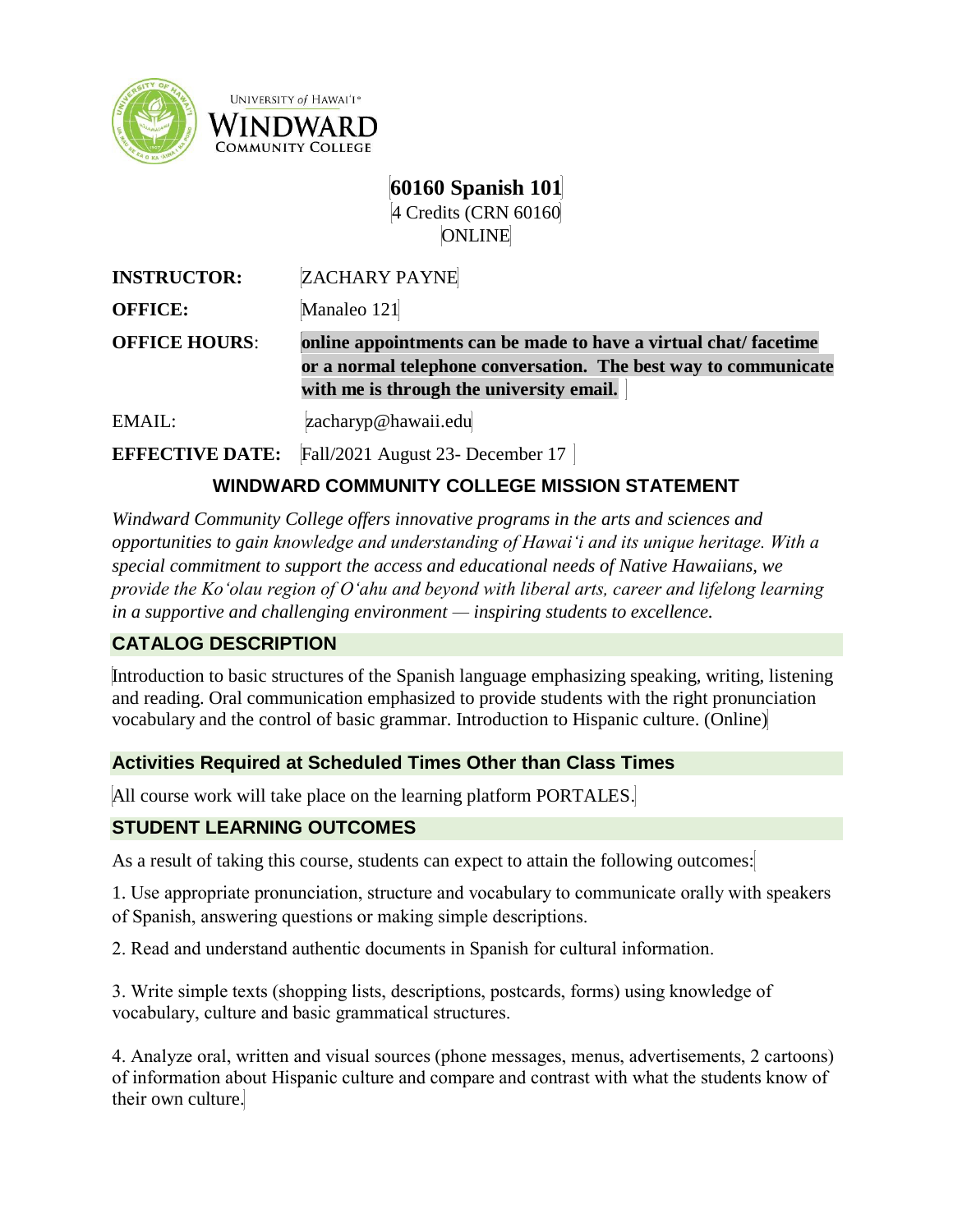### **COURSE TASKS**

During this semester we will be covering 6 chapters.

Each chapter is full of activities that will introduce new material and give you the opportunity to practice and learn this material. **Plan to spend 8 hrs a week on this course.**

As part of every Chapter you will complete various online activities both by yourself and with virtual partners and also with class members through video chats.

For each chapter you will be **graded** on your performance on **1 Vocabulary Quiz, 4 Grammar Quizzes and the Chapter Test**. \*\*\*\***To succeed in this course you must put in the time and work through the online manual and do the activities because the activities will prepare you for the Quizzes and Tests.\*\*\*\*\*\***

**Late work is accepted but will be marked down 25%.**.

#### **ASSESSMENT TASKS AND GRADING**

Course grade will be calculated based upon the following grading scale: Student will be assessed on their Test and Quiz scores.

 $90 - 100\% = A$ **80 – 89.9% = B**  $70 - 79.9\% = C$  $60 - 69.9\% = D$ 

**below**  $60\% = F$ 

#### **LEARNING RESOURCES**

We will be using **PORTALES** a **digital platform** from Vista Higher Learning

\*This must be purchased directly from the publisher. The access for this class is **\$149 dollars** for 6 months of access. **If you are planning to take Spanish 102 with me, in the Spring you can purchase the 12 month subscription for \$184, which saves you money in the long run. DO NOT PURCHASE THE \$99 EXTENSION CODE, THIS CODE ONLY WORKS IF YOU HAVE AN ACTIVE VISTA HIGHER LEARNING ACCOUNT FROM LAST SEMESTER!!!!!!!!!!!!!!!!!**

**\*\*\*\*AGAIN-there is no physical book what you need for this class is access to the digital platform\*\*\*\***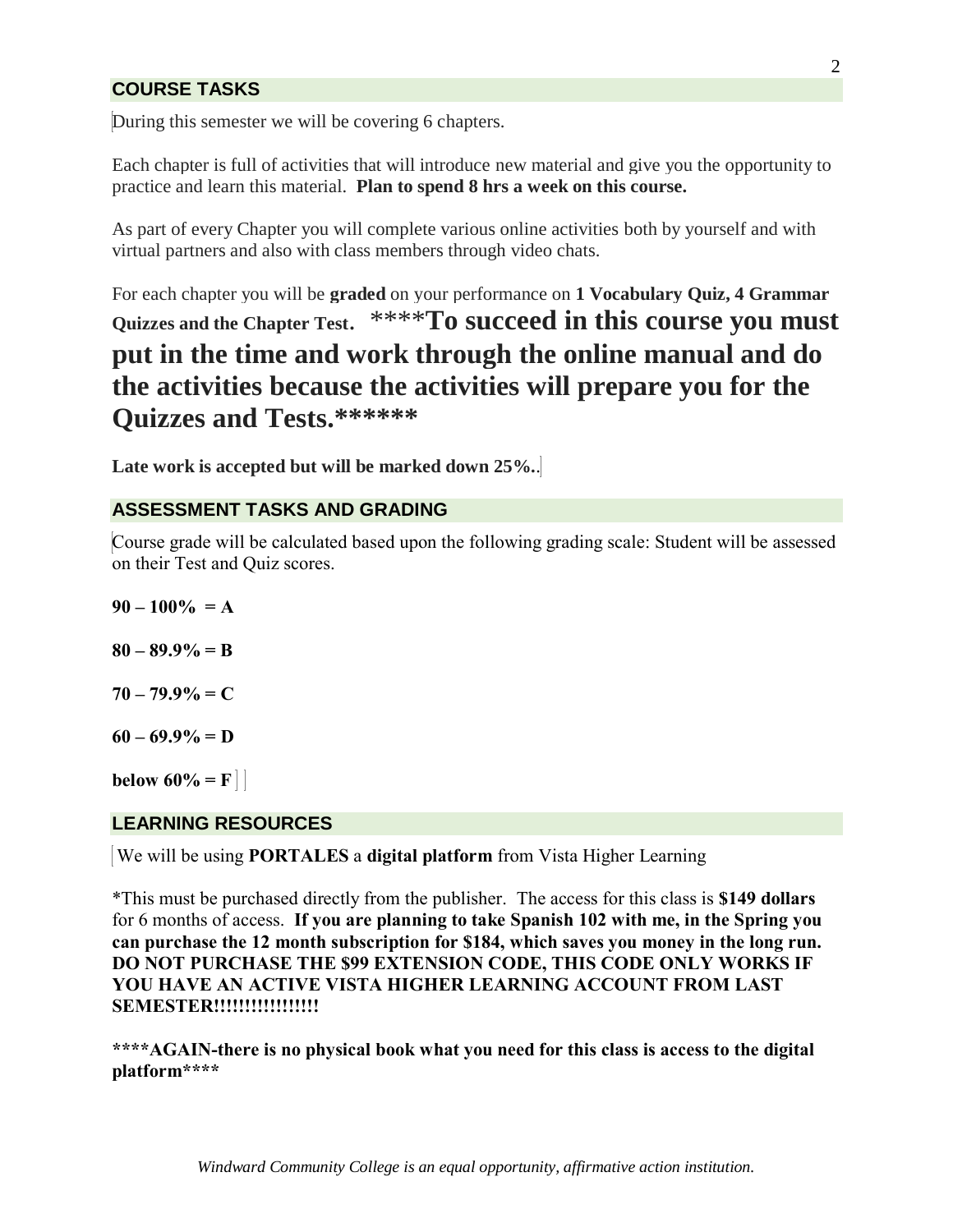### **PLEASE GO TO THE COURSE ANNOUNCEMENT THAT EXPLAINS HOW TO PURCHASE THE ACCESS**.

### **DISABILITIES ACCOMMODATIONS**

If you have a physical, sensory, health, cognitive, or mental health disability that could limit your ability to fully participate in this class, you are encouraged to contact the Accessibility Counselor to discuss reasonable accommodations that will help you succeed in this class. Roy Inouye can be reached at (808) 235-7448, [royinouy@hawaii.edu,](file:///C:/Users/wcc/Downloads/royinouy@hawaii.edu) or you may stop by Hale Kāko'o 106 for more information.

### **SEX DISCRIMINATION AND GENDER-BASED VIOLENCE RESOURCES (TITLE IX)**

Windward Community College is committed to providing a learning, working, and living environment that promotes personal integrity, civility, and mutual respect and is free of all forms of sex discrimination and gender-based violence, including sexual assault, sexual harassment, gender-based harassment, domestic violence, dating violence, and stalking.

If you or someone you know is experiencing any of these, WCC has staff and resources to support and assist you. To report an incident of sex discrimination or gender-based violence, as well as receive information and support, please contact one of the following:

Madoka (Doka) Kumagai, Confidential Advocate Phone: (808) 348-0663 (cellular) Phone: (808) 956-6084 (office) Email: kumagaim@hawaii.edu

Desrae Kahale, Mental Health Counselor & Confidential Resource Phone: (808) 235-7393 Email: dkahale3@hawaii.edu Office: Hale Kāko'o 101

Karla K. Silva-Park, Title IX Coordinator Phone: (808) 235-7468 Email: karlas@hawaii.edu Office: Hale ʻĀkoakoa 220

As a member of the University faculty, I am required to immediately report any incident of sex discrimination or gender-based violence to the campus Title IX Coordinator. Although the Title IX Coordinator and I cannot guarantee confidentiality, you will still have options about how your case will be handled. My goal is to make sure you are aware of the range of options available to you and have access to the resources and support you need.

For more information regarding sex discrimination and gender-based violence, the University's Title IX resources and the University's Policy, Interim EP 1.204, go to [manoa.hawaii.edu/titleix/](http://manoa.hawaii.edu/titleix/)